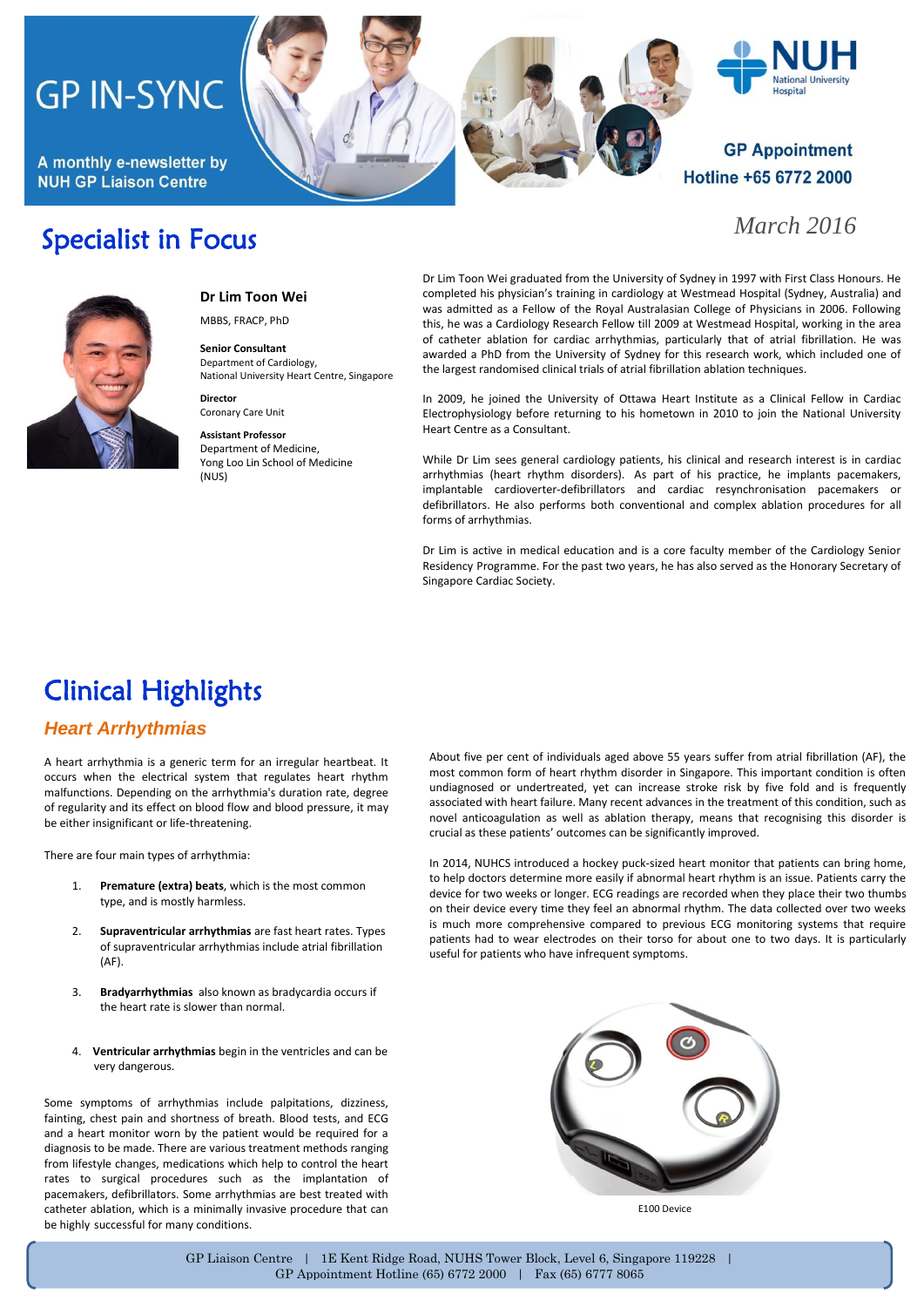

### **GP Liaison Centre (GPLC)**

GP Appointment Hotline: +65 6772 2000

Visit us at [http://www.nuh.com.sg/nuh\\_gplc/](http://www.nuh.com.sg/nuh_gplc/)

### Specialist in Focus

#### **Assistant Professor Jimmy Hon**

MB ChB (Bristol, UK), MRCS (Eng), MRCSEd, FRCS (C-Th), CCT (UK)

#### **Senior Consultant**

Department of Cardiac, Thoracic & Vascular Surgery, National University Heart Centre, Singapore (NUHCS)

**NUHCS Programme Director**  NUH Cardiothoracic Surgery Residency Programme

**Assistant Professor** Department of Surgery, Yong Loo Lin School of Medicine, NUS

### Clinical Updates

### *Mitral Regurgitation*

Mitral valve is located between the two chambers on the left side of the heart which directs blood flow in one direction - from the upper chamber (left atrium) to the lower chamber (left ventricle). When this valve does not close completely, mitral regurgitation or backflow of blood in the left ventricle occurs.

In severe cases, reduced blood flow is pumped out of the heart. This creates excessive workload on the heart leading to dilation of the heart chambers. If left untreated, it can result in heart failure and death.

There are currently several options of treatment available for mitral regurgitation. These include medical treatment, open heart surgery, or less invasive valve repair methods.

In Singapore, up to 300 patients a year replace their mitral valve, along with another 100, who have theirs repaired. However, there is a large group of patients who cannot undergo open heart surgery due to several reasons like old age, poor health conditions etc.

#### **Velox**

At NUHCS, Velox, a man-made heart valve device has been developed by an NUS team led by Associate Professor Leo Hwa Liang, Department of Biomedical Engineering and Dr Jimmy Hon, Department of Surgery and also a Senior Consultant at the Department of Cardiac, Thoracic and Vascular Surgery, NUHCS, to treat mitral regurgitation through keyhole surgery. Velox is made of animal tissue and a combination of nickel and titanium, which gives it a unique feature.

The procedure using this new device does not require the patient's heart to be stopped the way open heart surgery does. This method, where the heart valve is delivered through a small incision using a catheter into the heart, allows patients who are too weak for open heart surgeries to replace their faulty valves. This new procedure will also help reduce recovery time from surgery.

Although there is one other procedure done on a beating heart, it is only available for a very small group of patients. Dr Hon added, "VeloX will restore the unidirectional flow of the blood in the left heart and help alleviate the symptoms associated with mitral regurgitation.

Assistant Professor Jimmy Hon graduated from The University of Bristol Medical School in the United Kingdom (UK) in 1996. He started his career as a research fellow pursuing basic science research under the direction of the world-renowned heart surgeon Professor Sir Magdi Yacoub in London. As a young researcher, he was one of the principle investigators who secured a prestigious British Heart Foundation project grant. His research has led to numerous significant scientific publications.

His surgical training began at St. Mary's Hospital, UK, thereafter he secured a position in the highly competitive UK Calman specialist training program in Cardiothoracic Surgery and completed six years of intensive training in London to become a fully trained heart and lung surgeon. His specialist training experiences included The Royal Brompton Hospital, The London Chest Hospital, St. Bartholomew's Hospital and Guy's Hospital. Dr Hon pursued his subspecialty interest in minimally invasive aortic valve surgery in Vancouver, Canada. During his fellowship, he performed numerous TAVI and Minimally Invasive Aortic Valve Replacement procedures.

In early 2010, he returned to Singapore to join NUHCS as a consultant surgeon. Given his experience with TAVI in Vancouver, Dr Hon was heavily involved in the start-up program for TAVI in NUHCS. He is currently the surgery lead for the NUHCS TAVI program.

Dr Hon speaks fluent English, Mandarin, Hakka and Cantonese. He also fully understands Hokkien and Teochew.

This transcatheter valve offers palliative treatment for the patients who were denied surgery, especially those with multiple co-morbidities."

Earlier phases of the project have provided encouraging results. Currently, this device has entered pre-clinical testing.



A team of researchers from the National University of Singapore has developed a novel prosthetic heart valve, known as *VeloX*, which can be implanted using a minimally invasive approach for treatment of a serious heart valve disorder called mitral regurgitation.



Research Team

.